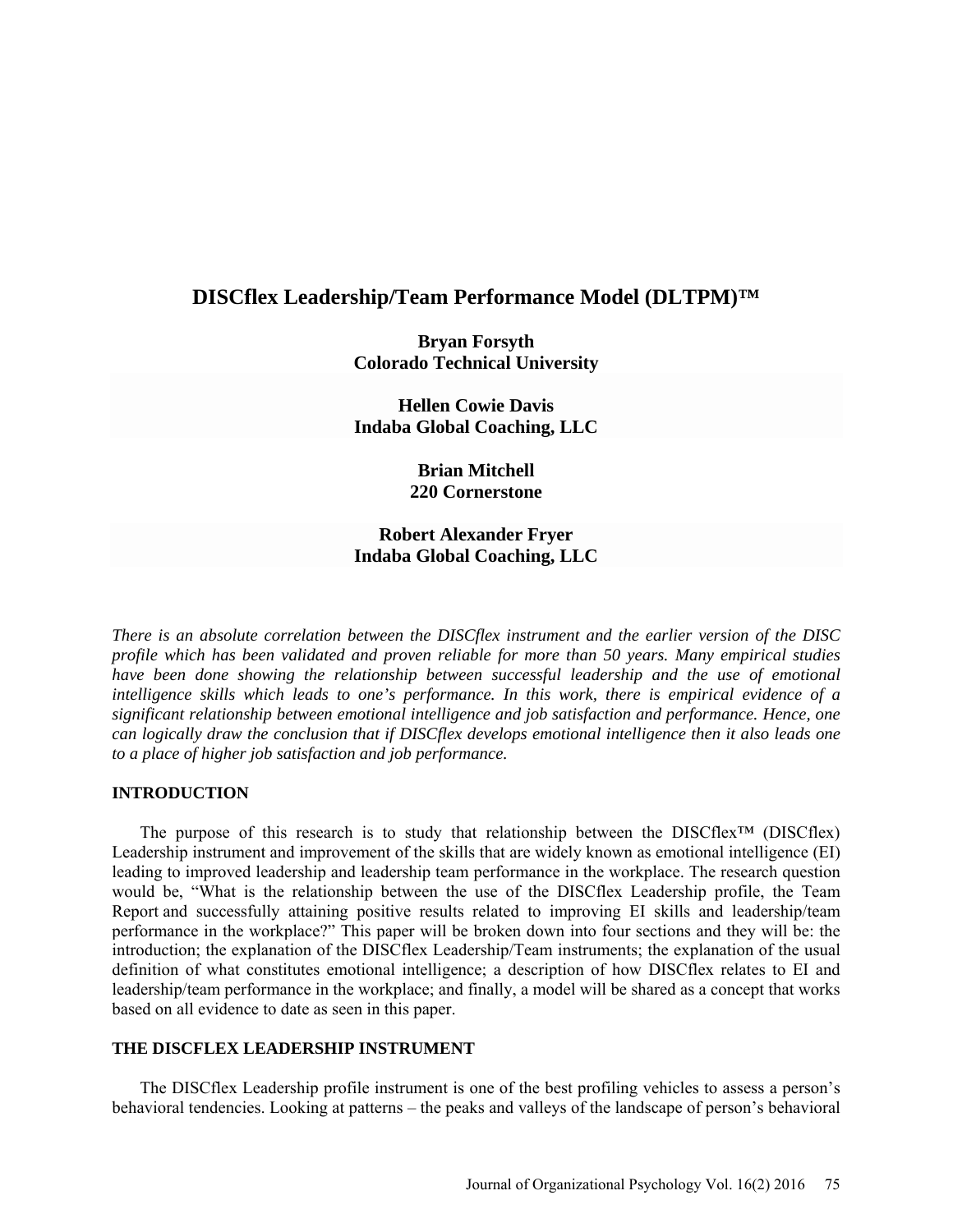tendencies uncovered in a typical DISCflex Profile – the most important thing to understand are the relationships among the four factors – Dominance, Influence, Steadiness, and Compliance. Comparison of the relative valuations between the individual factors creates a spread. This spread – which is referred to as the Difference/Delta or Factor Spread – will govern the behavioral choices that people make.

The DISCflex Leadership Report is a guide to understanding one's behavioral tendencies in the current moment of a respondent's life. Because of the delicate nature of behavioral/personality assessments, DISCflex provides a well-researched profile based on the self-report and perceptions of the respondent (and if appropriate, includes third party perceptions invited by the respondent) (Davis & Klassen, 2012).

### **Theoretical Underpinnings Leading to DISCflex**

Marston's (1928) theoretical underpinnings in Emotions of Normal People provided the contextual groundwork to develop the four factor dimensions of behavioral styles – Dominance, Influence, Steadiness, and Compliance. DISC theory as it is known today stems from millennia of research, development, theorization, and refinement. It all started with a four Quadrants model. Originating in Ancient Greece, this original four Quadrants model is one of the oldest known behavioral assessment tools. Hippocrates developed the first four Quadrants model: Consciousness, Emotion, Intelligence, and Wisdom back in 400 B.C. Many great philosophers and mathematicians like Plato and Aristotle studied and augmented Hippocrates' lessons. In Greece during the Middle Ages and the Renaissance, scientists continued searching for the basis of human behavior.

Renowned psychologists such as Carl Jung and Sigmund Freud gathered in Munich to discuss their theories. Jung delivered a lecture on psychological types focused on extroverts and introverts. He later expanded his theory to include early models of personality description. Throughout the 20th century, researchers continued to explore variations of the four Quadrants model to try to explain human behavior. As an example, Jung's research is the foundation for the Myers Briggs Type Indicators (MBTI).

William Marston, a Harvard-trained psychologist working at Columbia University, dedicated much of his life to the study and enhancement of his four Quadrants model. His book outlined his theories and became the foundation for modern DISC assessments. Marston introduced the definitions of DISC. He named the four factors Dominance, Inducement, Submission and Compliance. Though each of the terms has held onto its definition, the acronym has been changed over time to better fit the modern society. DISC, as it is known today, is defined as: Dominance – relating to control, power, and assertiveness; Influence – relating to social situations and communication; Steadiness – relating to patience, persistence, and thoughtfulness; Compliance – relating to structure and organization.

In the past 50 years, dozens of behavioral scientists and assessment companies have been instrumental in reworking the DISC theory and commoditizing Marston's work. Geier's (1977) research efforts brought credibility to the theories that Marston espoused in Emotions of Normal People. This has been further corroborated with the academic and business worlds as DISC coaches found better strategies and methods for identifying behaviors and learning how to flex them. The foundation laid by Marston and the continued and high quality research afterward make DISC one of the most valuable models in identifying and developing human behavior. Theoretical assumptions that lead one to believe that there is a significant difference between personality and behavior. Whereas personality is the complex of characteristics that distinguishes an individual (the totality of an individual's behavioral and emotional characteristics), behavior focuses on the continual flux of human action. It can best be said that "an adult human's personality is as much ontogenesis as it is genetics. The adaptations of the human species are nothing without experience" (Smith, 2004 p. 4).

As a general rule, personality and behavioral assessments have focused more on the interpersonal side of how we interact with others, what our attitudes are, and how to identify our stressors and motivators. The more in depth assessments look at how one's behavioral patterns affect one's propensity for change, the type of decision making methods one uses, and even one's comfort level for delegating authority and assigning responsibilities (Davis, 2012).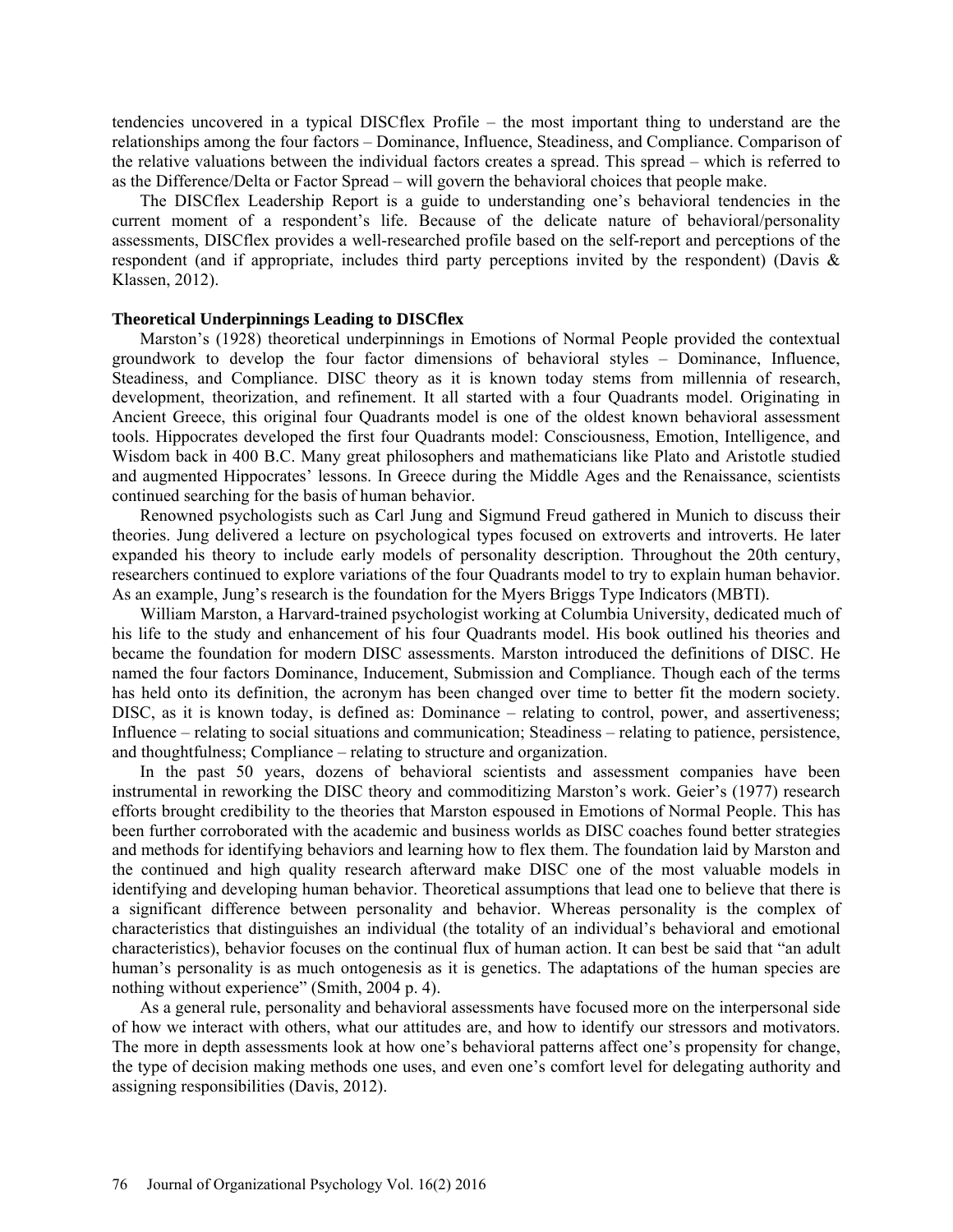Davis & Klassen (2012) posited the belief that behavior is measurable only as a snapshot, with the evolutionary ability for human beings to flex their behaviors taking greater importance. It is through comprehensive and practical knowledge/feedback provided in eLearning that helps reduce the strain of behavioral flexibility so one can adapt their responses to meet their desired outcomes.

The DISCflex instrument measures an individual's behavior at a current moment in time. The theory is postulated that behavior is always in continual flux between the different spheres of our life (work, family, social) and thus some personality assessments do a disservice by stating that an individual's values and personal identity are fixed. Humans are simply too complex to adequately measure their actions based on biological or experiential predispositions (Davis & Klassen, 2012).

## **A New Rendering of DISC**

The DISCflex Instrumentation is a new rendering of well-established theory and conceptualizations. A commitment to the fundamental patterns of behavior identified by the DISC constructs continues. Based on the theoretical assumptions discussed above, DISCflex introduces direct linkage to change activities and eLearning. The instrument uses eighty single word items rank-ordered to build the four DISC scales. The instrument also presents forty statements requiring consideration using a 5-point Likert scale from Strongly Disagree, Disagree, Agree, to Strongly Agree. Conceptual construction DISC instruments use four constructs. In DISCflex these four primary factors or measurement indicators are used to assess an individual's personality and behavioral tendencies.

The four primary DISC factors are D (dominance), I (influence), S (steadiness), and C (compliance). Dominance Factor the Dominance Factor is centered around a person's need to be direct or to be directive. Elevated D behavioral patterns like giving instructions or orders, have no problem delivering commands, and definitely like things done their way. High Dominance Factor individuals love getting things accomplished and they strive for results. Some words that describe Dominance's typical positive behavioral traits are: innovative, competitive, enterprising, strong, determined, visionary. Some words that describe Dominance's typical negative behavioral traits are: challenging, self-centered, arrogant, controlling. The Influence Factor is centered around an individual's ability to influence others, such as being persuasive enough to change someone's mind, convince them into helping their team, or prevailing upon them to take on their product or service for the first time. The Influence Factor was originally labeled as "Inducement" by Dr. William Moulton Marston. Influence can be providing an incentive or being encouraging. Inducing or influencing others to do something they might not otherwise be inclined to do is the mark of an Influence Factor individual. Some words that describe Influence's typical positive behavioral traits are: motivating, charismatic, upbeat, friendly, caring. Some words that describe Influence's typical negative behavioral traits are: overly talkative, emotional, changeable, unpredictable, easily distracted, undependable, inconsistent. The Steadiness Factor is centered around steadfastness, thoughtfulness, and the pace at which an individual typically likes to operate. Some of the traits inherent in the measurement of the Steadiness Factor are: consistency, commitment, dedication, persistence, loyalty, dependability, strategic bent, in depth thinking, as well as planning. The Steadiness Factor's elevation addresses preference in time commitment. It also helps determine the velocity and the stride of business initiatives. Some words that describe Steadiness' typical positive behavioral traits are: consistent, thoughtful, reliable, calm, relaxed.

Some words that describe Steadiness' typical negative behavioral traits are: rigid, reluctant to change, paralysis by analysis. Compliance Factor the Compliance Factor is centered around a person's need for structure. This factor has dominion over things like policies, procedures, rules, laws, and detail orientation. To a large extent, the Compliance Factor measures the preferences in these areas: degree of agreeableness or argumentativeness regarding expectations and rules, level of natural obedience to cultural norms, conformity to established standards, and observance of protocol. Some words that describe Compliance's typical positive behavioral traits are: methodical, systematic, detail oriented, precise, accurate, organized. Some words that describe Compliance's typical negative behavioral traits are: painstaking, exacting, nitpicking, overly cautious regarding rules, do not take criticism well regarding work product. Factor reporting an important component of DISCflex is a customized analysis report for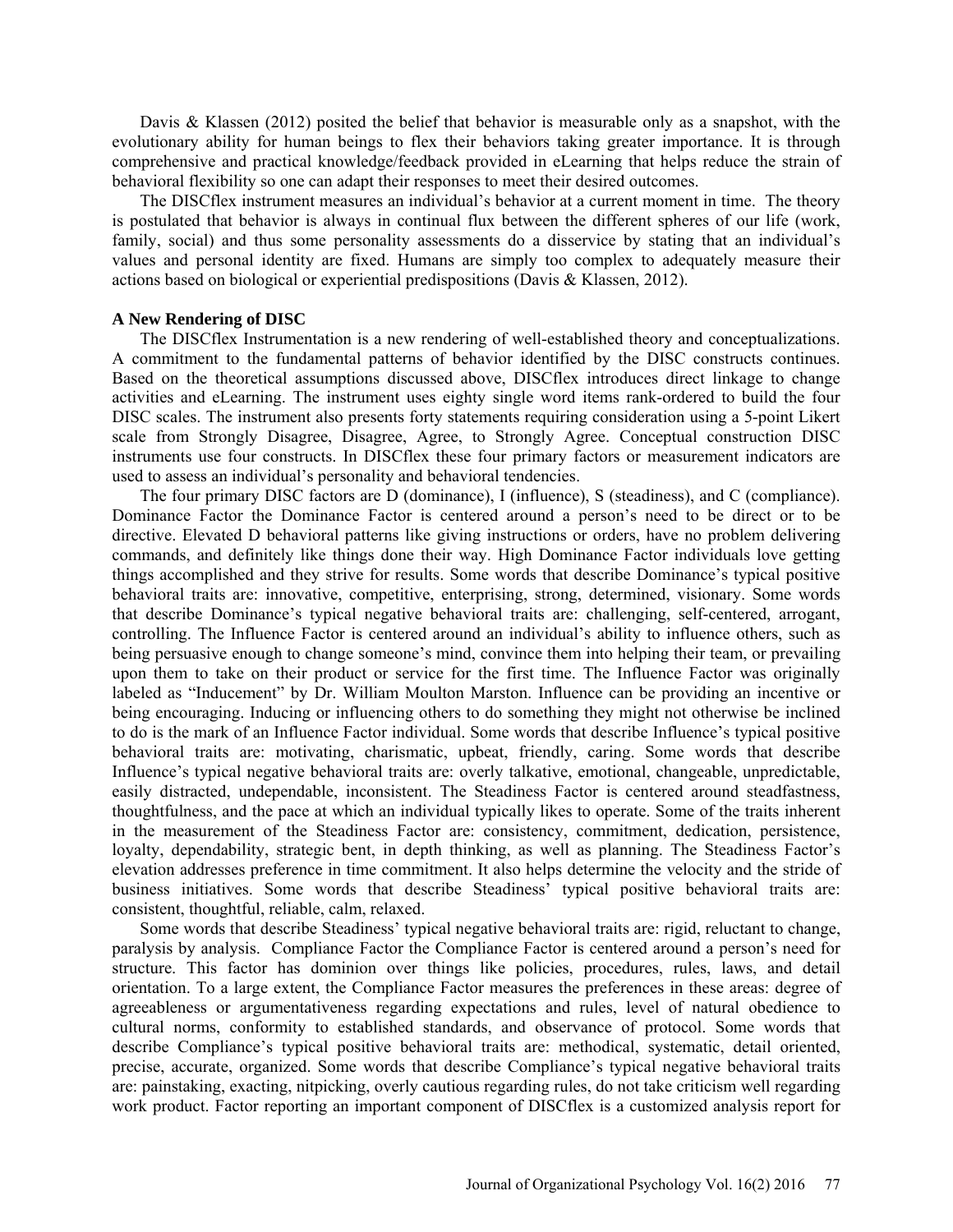each individual respondent. This report format is what is truly insightful. Based on a respondent's selfreports of behavior the relative dominance of these four factors is calculated. The relative dominance of these scales is summarized on scales from 0 to 100 and graphed for visual interpretation. The Indaba Global research organization has grouped the various pattern possibilities into fifteen basic DISC patterns. These basic DISC patterns depict the peaks and valleys associated with the four primary DISC Factors. This report includes reflective activities for the individual respondent and provides guidance to selected eLearning options.

#### **DISCflex Factors**

The DISCflex instrument and reports refer to D, I, S, and C as "factors." These "factors" are a consistent set of behavior patterns that tend to cluster together. They are labeled by D, I, S, and C. Further in the DISCflex report, twelve "sub-factors" are identified using comparisons between the four "factors" (scales) constructed to measure the constructs. Because one of the statistical procedures utilized in assessment is generally referred to as "FACTOR ANALYSIS;" the term "factor" is used in both of these ways. Context will be helpful in determining meaning. The term scale is used to refer to the scales constructed from the theoretically defined structure of adding item responses assigned to a set of items (Davis & Klassen, 2012).

### **The Sub Factor Factor**

Sub-factor reporting The DISCflex instrument identifies associated sub-factors that are important for an in depth assessment of behavior. DISC Sub-factors™ are used when describing the relationship between two identified factors of the DISCflex profile. When comparing the two factors, their pairing is referred to as a DISC Sub-factor™. There are twelve possible combinations or pairings which connect the four factors on the DISCflex ™ profile. The sub-factor pairings that preside over an individual's behavioral tendencies can easily provide a deeper understanding of behavior preferences. Understanding of other people's factors and sub-factors opens dialogue and, most essentially, can assist in building a foundation of respect and tolerance for how others communicate and operate.

It is vital to understand that sub-factors are experience and perception based – people will strive to be as efficient, independent, or cooperative as they currently know how. Being efficient might mean something different from one person to the next. Understanding this as one examines one's own behavior and that of others is crucial to forming good relationships and building appreciation for other people's talents and what they bring to the table. An individual's behavior is the public expression of the patterns of DISC Factors.

Let us look at an example of how this might play out. If an individual has a highly elevated Dominance with a much lower Compliance score, they will have a behavioral tendency to be regulated by the sub factor called Independence. But remember, individuals express being independent in different ways. It could mean that the person will forge a path on their own and never ask for assistance. It could be that they choose to be independent only of certain people – of their parents for example. Or it could mean that they equate independence solely with financial or decision making independence. What one needs to remember is that people will only exhibit that behavior which they equate with the DISC Sub-factors™ – AS THEY KNOW IT TO BE.

Once one realizes the importance perception and experience have on the sub-factors, one can start to understand why there are so many different personalities in the world. The Independence Sub-factor literally holds a plethora of different personalities, as do all the other sub factors. As is illustrated and evidenced in the above and below sections of this paper, there seems to be a strong correlation to the DISCflex instrument and Emotional Intelligence (EI) based on all of this evidence between the subfactors of the DISCflex instrument and the elements known as EI as will be emphasized below. So it follows in the chart below that if an individual has a highly elevated Dominance with a much lower Steadiness score, they will have a behavioral tendency to be regulated by the sub factor called Self-Motivation. If an individual has a highly elevated Influence with a much lower Steadiness score, they will have a behavioral tendency to be regulated by the sub factor called Enthusiasm and so on.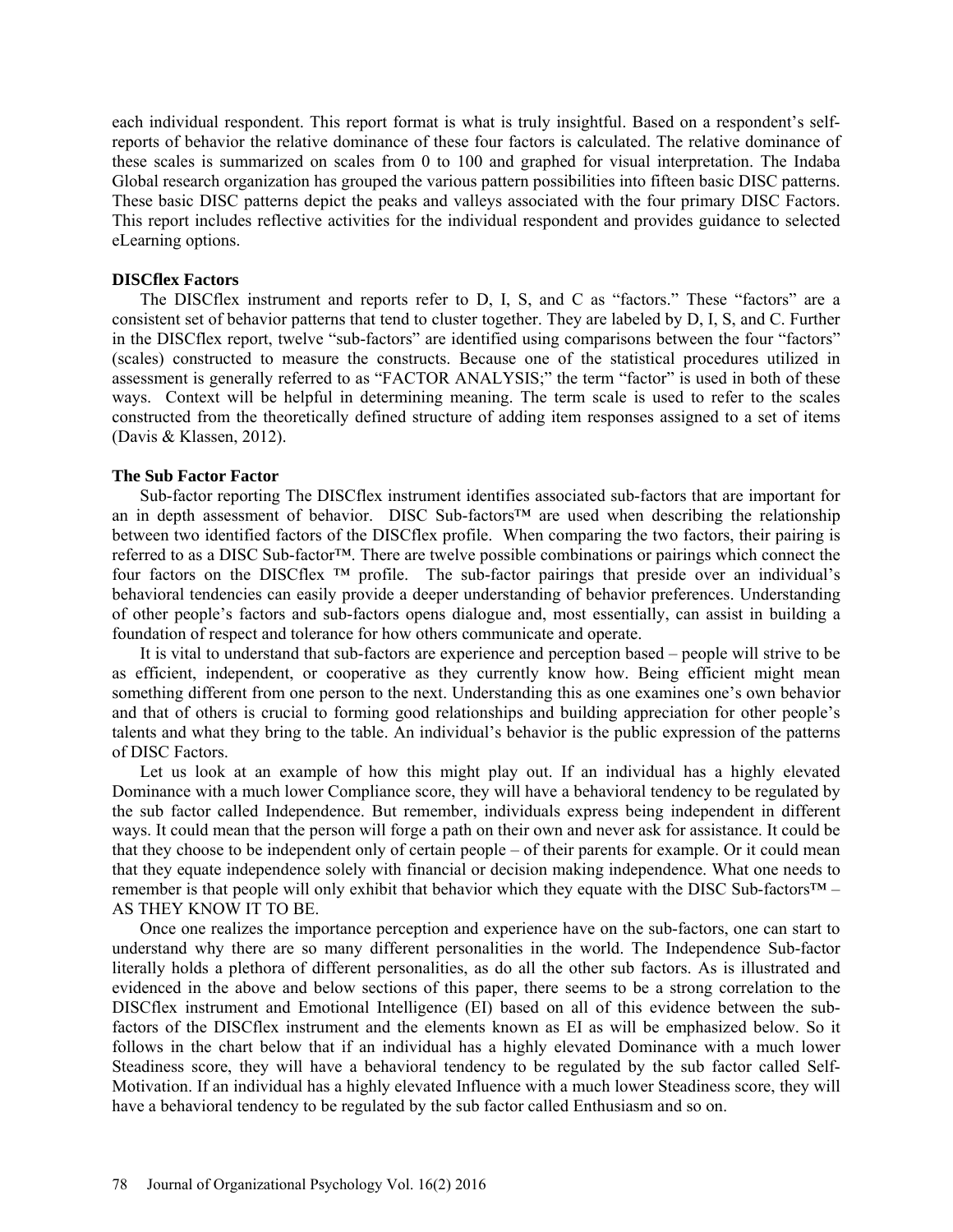| DISC Sub-Factors <sup>TM</sup> at a glance related to Emotional Intelligence (EI) |                 |                 |       |
|-----------------------------------------------------------------------------------|-----------------|-----------------|-------|
| D > i                                                                             | Efficiency      | Friendliness    | I > d |
| D>s                                                                               | Self-Motivation | Patience        | S > d |
| D>c                                                                               | Independence    | Cooperativeness | C>d   |
| $\overline{\triangleright}$ s                                                     | Enthusiasm      | Thoughtfulness  | S > i |
| $\overline{\geq}$                                                                 | Self-Confidence | Accuracy        | C>1   |
| $S\bar{c}$                                                                        | Persistence     | Sensitivity     |       |

Indaba Global (2012), Presentation Materials, Session 4: Presentations to Facilitate DISC

### **DISCflex Team Behavior Report**

The DISC algorithms generate a unique overview of every team selected in an organization according to their DISC scores. A leader can choose to swap out different people and see the impact this will have prior to making organizational changes – whether swapping out an unlimited number of team members or any team leader. The team leader can immediately see the result on a Team's Governing Behavior (TGB) and performance without making costly mistakes or having unintended catastrophic organizational consequences.

In particular, the Team Affinity Diagram shows (in a quick snapshot of the makeup of your team) the behavioral strengths and gaps within a team. Additionally, the consolidation of the individual team member's scores and Team Percentages provides unique insight into what types of behavior patterns members of the team have and what they will typically do in team situations.

Understanding behavioral preferences will enhance the person's team experience. When a team leader knows the general behavioral tendencies of each individual team member, they can adjust their influencing and communication approach. They can deliver messages that resonate appropriately. The leader will also better understand where the other person is coming from when that person responds. Additionally, the team leader will be aware of how that team member prefers to carry out their responsibilities. This is particularly important if the leader and team member are polar opposites in terms of behavior or if the team member has a typical behavioral tendency that would inhibit their compliance with the team goals that could severely impact team functions and dynamics. As an example, High S types prefer having time to respond thoughtfully prior to making a comment, whereby many High Is like to verbalize their thoughts aloud as they work through them. High Ds speak in shorter, bullet point like sentences, while High C's will ask questions about established rules and guidelines. Expecting all team member to be the same in communication styles is not reality. Matching and understanding the message to the receiver just makes sense. Team leaders (with the advantage of having the team members' behavior profile at their fingertips) can enhance communication by situationally adjusting their verbiage towards each team member's behavioral pattern.

### **Conclusions from the Study**

In summary, DISCflex continues to build on a long tradition of multiple DISC instruments that have established the value and validity of this model for considering behavior patterns. The validity of the construction of DISCflex was monitored, tested, and confirmed by experts with years of experience in use of the DISC model. The items, scales, and structure of DISCflex are confirmed as reliable. The scales of DISCflex are confirmed as being related in agreement with the concepts of the model. DISCflex when used as recommended for individual growth and for the purpose of recommended eLearning and other associated activities can serve as a valid and reliable measure. DISCflex is NOT intended for comparison among individuals and is not intended for the purpose of evaluation or job promotion (Davis& Klassen, 2012, p.18). Davis (2012 [personal training interview]), stated that this instrument should not be used to label people or put them into a specific category. People can be wrongly hired and put into jobs for long periods of time incorrectly if their performance were to be judged based purely on these profiles which would not be fair. The rest of this study will attempt to demonstrate how it is possible however to make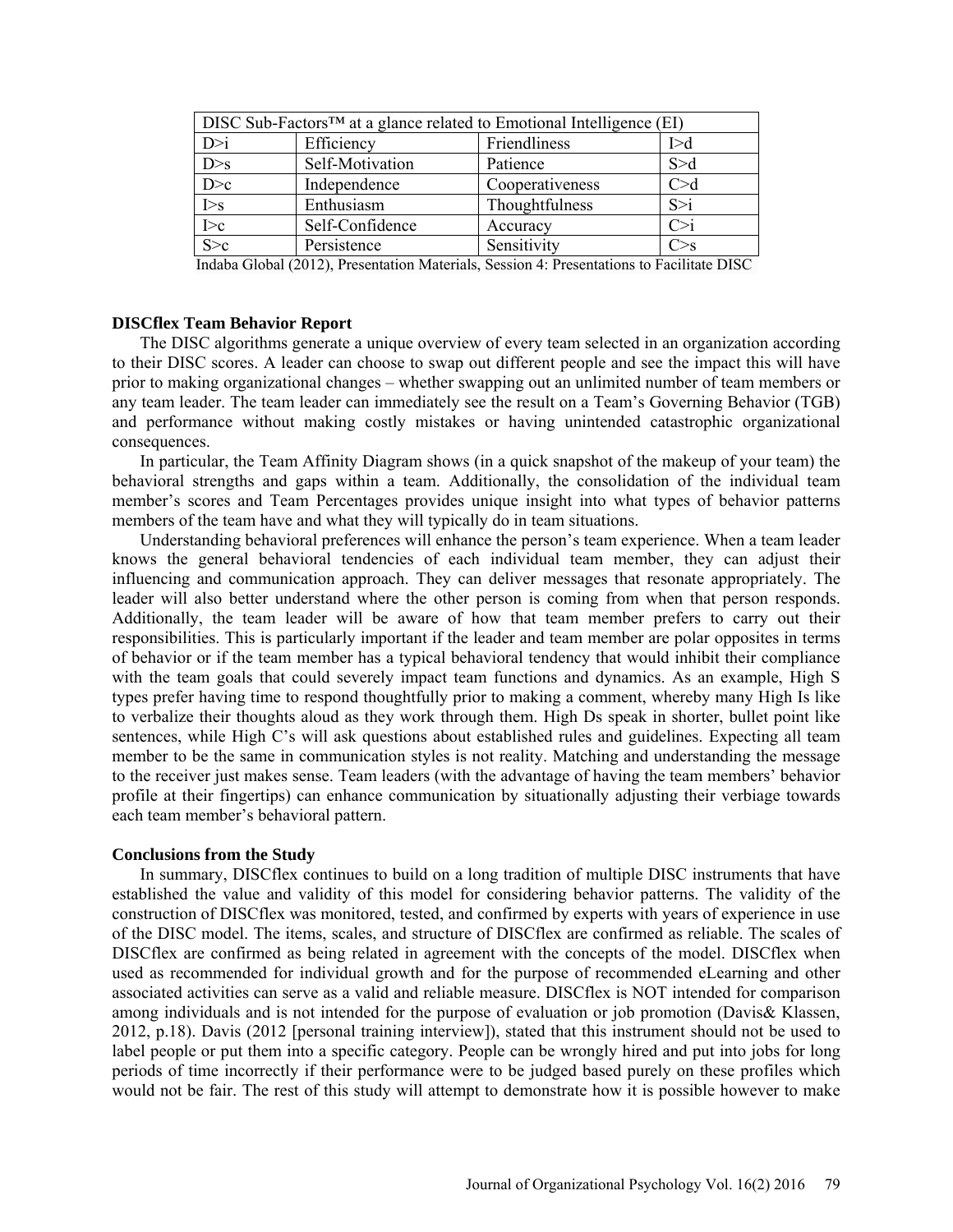connections to the use of all of these concepts and principles and job performance as well as job satisfaction.

#### **HOW DOES DISCFLEX AND EI RELATE?**

The goal of the DISCflex Leadership Assessment and Report is to provide the person with an understanding of how their natural behavior pattern affects their behavioral choices. It also provides them with a "language of behavior [which relates to the well-known area of EI]" to use as they develop themselves and others. Below you will find the components of the program as they relate to emotional intelligence.

The assessment questions relate to various situations and emotions that a leader deals with while at work. Once a leader completes a DISCflex Leadership assessment, the system generates a personalized report based on the choices made. The process of reading through the leader's DISC report allows them to become self-aware of how they behave based on their self-perception. This relates directly to the selfawareness category of emotional intelligence.

The DISCflex program does allow the leader to have others take a short survey on them and provides them with info on how other people view their behaviors (Third Party inputs). The individual is able to categorize the other people's perceptions into three perceptual lenses – co-workers, family, and others. This relates to the empathy category of emotional intelligence as the leader is better able to better understand how others view them.

The DISC Report is designed to help the leader flex and morph your behaviors so that you can become a "chameleon on a rainbow" and adapt to any situation. The program groups categories of behaviors into four quadrants' and labels them as individual DISC factors. The leader's personal results indicate how often the governing behavior is displayed and the report and eLearning help the leader selfregulate and build the ability to adapt and flex those behaviors. We see that this relates to emotional intelligence as a whole as going through the DISC program allows leaders to work on self-regulation, motivation, empathy, and building social skills.

When looking at someone's DISC report they are provided with a DISC pattern, individual factor scores, and sub-factor scores. The DISC pattern gives a broad overview for easily identifying a leader's governing behaviors. When one peels back the onion and examines individual factor scores and the variances between each factor, then they are able to study the person's whole behavioral makeup. The factors and sub-factors scores provide metrics and a language around how you are able to look at someone's ability to build emotional intelligence. Below you will find each factor as it relates to emotional intelligence.

#### **Dominance**

The dominance factor relates to self-control, motivation, and leadership capabilities. The higher someone's dominance factor level is they will display the DISC sub-factors of independence, selfmotivation, and efficiency. Lower levels will show cooperativeness, patience, and friendliness. As the leader dials up and down their dominance levels they will be able to control and motivate themselves. They will also be able to take charge and lead others. Just as important, they will understand how to modulate their need for control to go into a service-based mindset or follower role when required.

#### **Influence**

The influence factor relates to developing social skills, influencing and persuading other people, and is looked at as how well a leader communicates. As a person displays an elevated level of influence they will display friendliness, enthusiasm, and self-confidence. Lower levels will show efficiency, thoughtfulness, and accuracy. As the leader dials up and down their influence factor they will be able to adapt to different social settings enabling them to communicate effectively, persuade others, and collaborate as a team. Equally important, the leader understand that this factor needs to be "dialed down"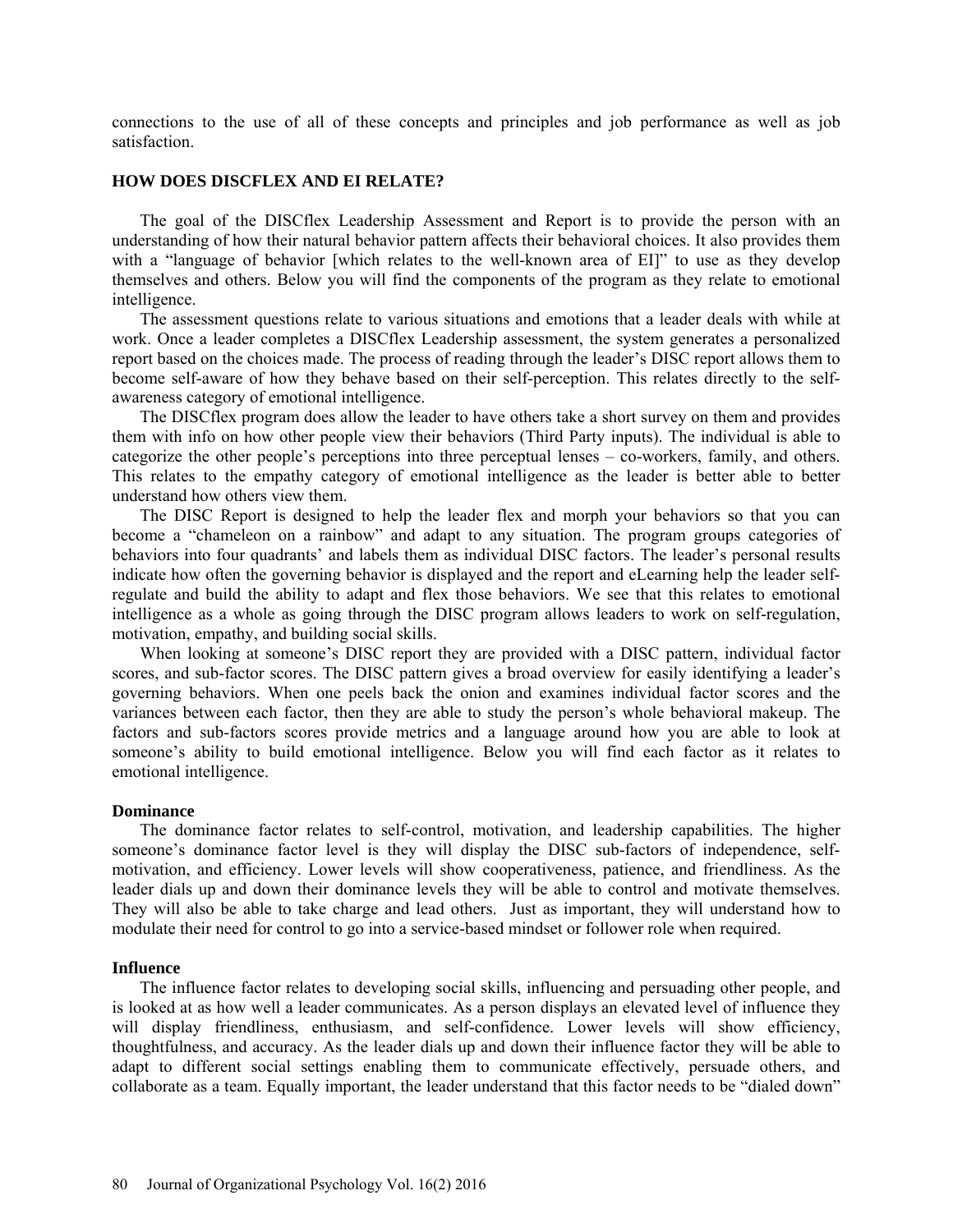whenever the situation requires a less emotional approach or when more communication will not "fix" the problem.

#### **Steadiness**

The steadiness factor relates to logical thinking and building relationships. A leader with an elevated steadiness factor displays patience, thoughtfulness, and persistence. Whereas, a leader with a lower level of steadiness will show self-motivation, enthusiasm, and sensitivity. When dialing up and down the steadiness factors the person is able to gain others trust by building bonds, adapt to change and create group synergies.

### **Compliance**

The compliance factor relates to organization and structure as it measures an individual's accountability and conscientiousness. A leader with a high compliance factor score can display cooperativeness, accuracy, and sensitivity. Whereas, a leader with a low compliance score can display independence, self-confidence, and persistence. When dialing up and down your compliance scores you will be able to adapt to the task at hand. Leader's with higher compliance scores are often referred to as "permission-askers"; and those with lower Compliance Factor levels are seen as "permission-takers".

Once a leader goes through and understands their personal behavioral tendencies by reading about their DISC factor and sub-factors, the report is designed to coach the leader through various sub-topics on how to flex their behaviors. The DISCflex Leadership Report looks at work environment, change, decision making, performance management, etc. DISCflex also offers an eLearning program as a way to study any information such as DISC patterns, DISC factors, and DISC Sub-factors so that the leader can improve how you manage themselves and identify these behaviors in other people. The goal is to build a strong foundation of behavioral competence and the ability to manage your behaviors depending on the task or situation. As you manage your behaviors and adjust to the situation you are in, you will automatically be managing the emotions that go along with them **(**Fryer, 2016).

### **EMOTIONAL INTELLIGENCE AND JOB PERFORMANCE**

Richard Boyatzis was one of the thought leaders who worked with the original thinkers who put all of the pieces together from a psychological and cognitive standpoint that ultimately came to be Emotional Intelligence (EI) from the very beginning around 1970 and he stated that

when you look at any of the competencies models that I or anyone else has done, when you validate them against performance, not just according to the mythology, you become amazed at how 80-90 percent of the competencies are not cognitive. For any top executive or leadership role there are never more than two competencies that come out in the cognitive area as distinguishing outstanding performance. Those tend to be systems thinking and pattern recognition. All the rest are what we call emotional intelligence. (Wheeler & Hall, 2003, p. 66)

Since that time people like Howard Gardner (1983) have come up with concepts such as multiple intelligences which included a series of seven intelligences, two of which made up Intellectual Quotient (IQ) and two made up Emotional Quotient (EQ) or otherwise known as and referred to here as EI. The two competencies referred to in the above Boyatzis quote dealing with cognitive skills consist of logical, mathematical and linguistic types of intelligence and they would be related to IQ. The two that relate to EQ or EI in this case would be intrapersonal and interpersonal intelligence. The others Gardner (1983) had in his framework were naturalist intelligence, spatial intelligence and physical intelligence which are not really part of this discussion. So if there is anything to the statement Boyatzis made above then it holds true that 80 to 90 percent of leadership competencies are related to emotional intelligence.

Shooshtarian, Ameli, & Aminilari (2013) conducted a very informative empirical study entitled, "The Effect of Labor's Emotional Intelligence on Their Job Satisfaction, Job Performance and Commitment".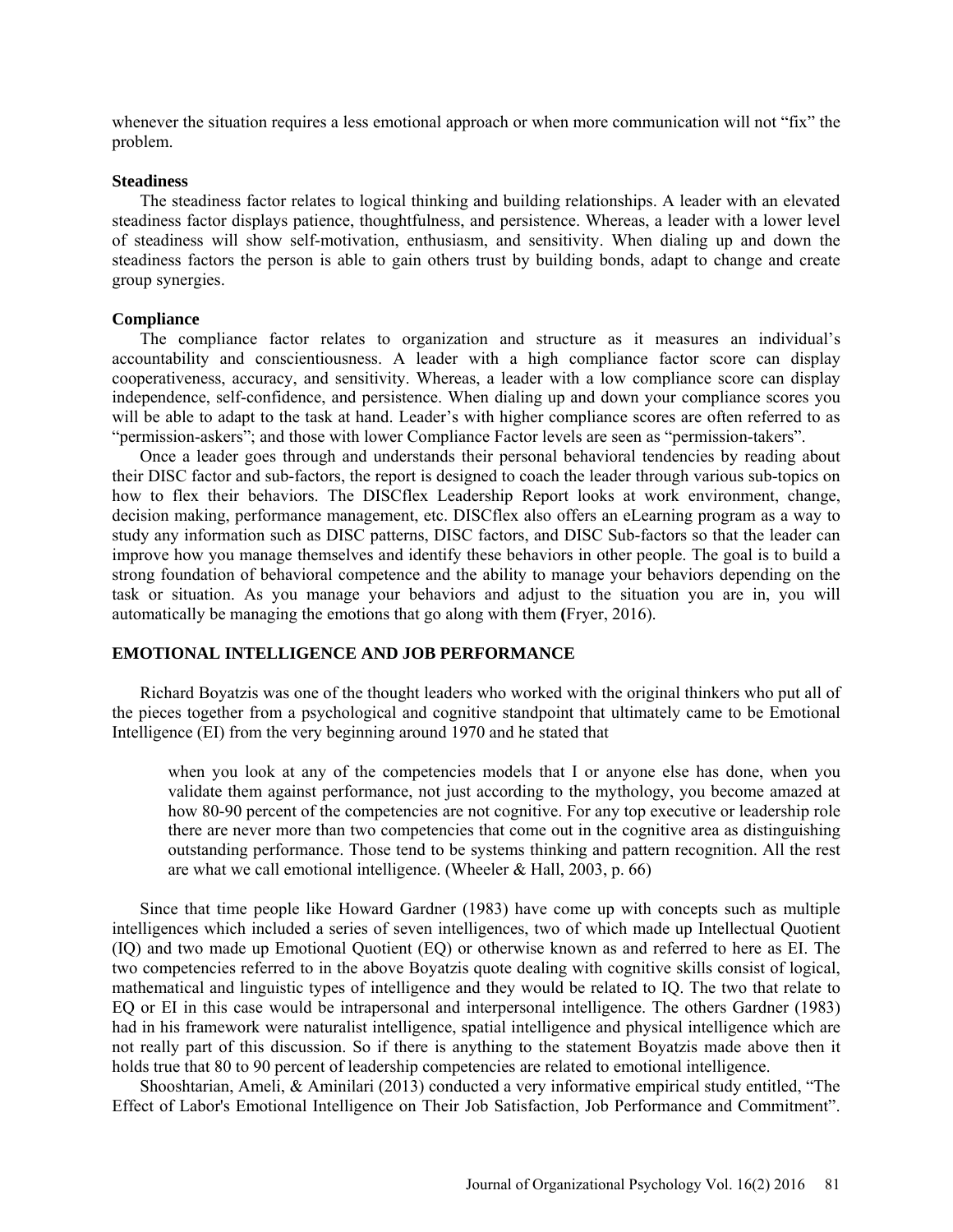This study was done in Iran and included a population of almost 300 people that did questionnaires related to the use of emotional intelligence in the workplace and job performance as well as job satisfaction and commitment as the title of the study would imply. What they found was an alignment with many previously done studies by many prolific researchers in the field of EI such as Wong & Law (2002), Goleman (1995), Copper & Sawaf (1997), and Shimazu, Shimazu & Odahara (2004) and others. That alignment was found using statistical analysis with findings of significant relationships between EI and job performance and job satisfaction but no significance between EI and job commitment.

As for the commitment, we will not spend much time on that aspect of the study. Suffice it to say that the reason behind the lack of significance is that people who are high in EI skillsets are high in selfconfidence and have the ability to move around and transfer jobs if they choose to do so and therefore, their commitment is less as a result according to the findings. They may be in higher demand as well due to the fact that they can function at higher levels using their EI skillsets.

The results of the Shooshtarian, et al, (2013) study indicated the significant relationship between EI and job performance, specifically in the areas of self-motivation and awareness, self-regulation and relating to another person's experience or while introducing new ideas in a situation or team setting. The research findings are consistent with Wong & Law (2002), Goleman (1995) and Salovey & Mayer (1997) results. It would seem employees with higher EI are more aware and skillful at using their influence as it relates to their emotion on their behavior leading to desired outcomes. People with higher levels of EI also tend to have higher levels of self-confidence and therefore tend to progress faster in the organization and can reduce conflict among people in the work groups they lead.

The study showed a relationship between age, education and job performance as well. This is significant because it has been discovered that there is a connection between age and levels of EI. One discovery made by Boyatzis (2003) was that people under the age of 28 or 29 were much less likely to engage in EI types of learning and skill attainment. As for education, people who attain higher levels of education are more likely to have higher levels of EI as well by having gone through that higher education process and gaining that maturity that goes along with that successful mental growth and development process. Therefore, they are also likely to have higher levels of job performance.

"Emotional Intelligence is defined as 'the ability to monitor one's own and other's feelings and emotions, to discriminate between them, and to use the information to guide one's thinking and actions'" (Shooshtarian, et al, 2013, p. 7). So, in conclusion, this study found that this ability includes the interaction of feelings and subsequent behaviors that people have and their ability to recognize and adapt to situations in their work and personal lives to become more effective and efficient and to perform better on purpose and by design. There are significant relationships between EI, job satisfaction and performance and so employees with higher levels of EI skills will be able to appraise, control and regulate their emotions leading to more influence on behavior and outcomes of the situations they are in. These research findings are consistent with Wong &Law (2002), Goleman (1995), Sy, Tram and O'Hara (2006), and Law &Wong (2008) results.

### **DISCFLEX LEADERSHIP/TEAM PERFORMANCE MODEL (DLTPM)™**

This is a model that is designed to make a difference in organizations around the globe incorporating the proven concepts of the DISCflex Leadership instrument measuring personality types and how to "morph" those types to adapt and align with other leaders in order to work better together in order to better achieve organizational goals thus leading to better achieving alignment of organizational and individual goals, performance, and job satisfaction for employees.

### **Collect Baseline Data on Leadership/Team Performance Current State**

When doing any type of intervention any consultant and their client would want to collect baseline data. This would involve working with the leaders involved and gathering evidence related to the overall performance in the work area in question related to the leadership and the teams involved as well as overall job satisfaction using typical data collection methods. Since the correlation has been established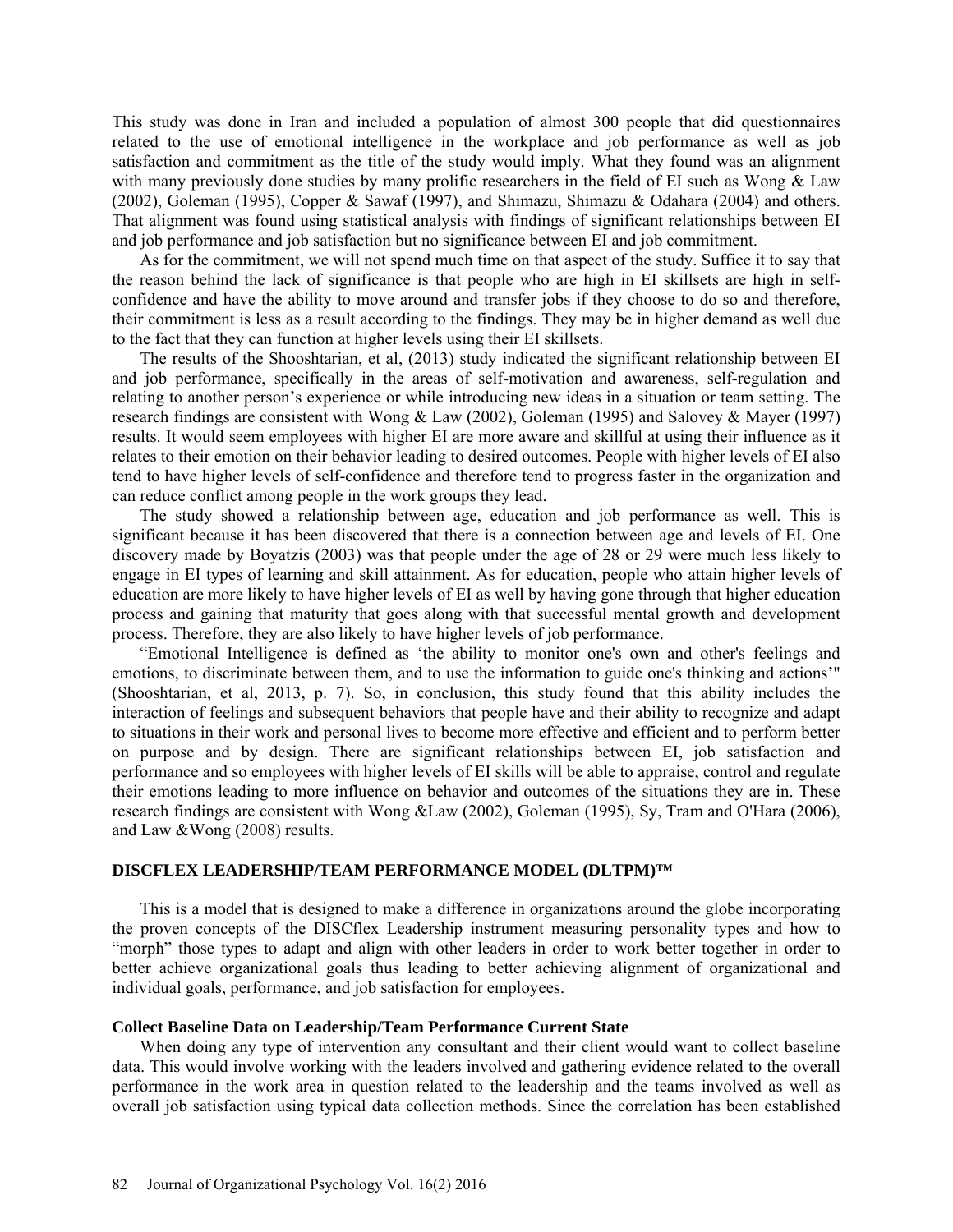and demonstrated to exist between the DISCflex Leadership instrument, the morphing process, emotional intelligence and job performance, one can assume that when these skills are mastered, emotional intelligence is also being mastered. The job and team performance in question would be periodically reevaluated along the way at intervals agreed upon by the team and the consultant. Any necessary adjustments would be made in the morphing process as is deemed necessary by all involved.

### **Take DISCflex Leadership/Team Report Instrument**

The instrument is an integral element to all of this, much like its predecessor the DISC profile, this instrument introduces the idea of morphing behaviors and that will take practice as is required later in this model. Once the results of the instrument are discovered the real process of improvement can begin. There is a DISCflex Leadership instrument and a DISCflex Team Report that are involved here to give the Teams and their Leaders the necessary information to move forward and make adjustments.

#### **Study Results and Train**

The next logical thing to do is to study the outcomes of the instruments and figure out what to do next. Look at the patterns from the profile determine what is says about you and your team. Does it resonate with you or not? If not, ask yourself some questions about where your head was at when you answered the questions. Given that the instrument has very good validation, you could have been thinking of other situations other than work when you answered the forced ranking statements. Also, at this point there can be a case made for how this model and this instrument relate to emotional intelligence skills in the workplace and how those can be measured along with and relate to increased leadership performance as well as employee job satisfaction and performance. All the skillsets need to be flushed out and conceptualized for practice and practiced until all parties are comfortable with new behaviors.

### **Others Review You with DISCflex Leadership/Team Instrument**

The DISCflex Leadership instrument has the option to have as many others as desired do a review on the leader in question and rank that leader according to how they see and perceive them. This can be very worthwhile to open dialogue and engage all parties in further deepening the understanding of how and when to *morph* your behaviors and to help the person morphing to get feedback from the person receiving the morphing on how well they are doing. What better place to get this feedback than from the source? If all are both in on it together then it makes things much easier. Everyone can keep each other in check so to speak. It is one of the greatest benefits the DISCflex Leadership instrument has to offer other than the morphing idea itself for personal and team development.

#### **Improve Morphing Skills**

When morphing you are consciously changing and shape shifting your behaviors to align with the other behaviors with which you are dealing. The question one must ask when evaluating an interaction one is having is, "Are my behavior patterns helping or hurting this situation and should I be adjusting to make this work?". First of all, you must understand the entire spectrum of behaviors and what it would look and feel like for you to shift into those behaviors. So you ask yourself the question, "How would I behave and what kinds of things would I say if I were in an I behavior as opposed to my normal D behavior?" and so on. "What would my non-verbal body language look and feel like if I were doing the same?". If you think this is easy, think again. It is quite natural and has taken years of practice to be the way we are and if it not working for us, then we need to work hard to morph when necessary.

Now does this mean we always need to morph in all situations? The answer is no, only on the occasion when we find it is important and necessary to save a relationship for some reason. The other side of this would be that if you are naturally good at this without any of this intervention then you can help the facilitator coach the rest of the group that is not. The majority of people you work with are not very likely to be this way and some will be very hard to not only convince they need this but to convince them to change their behaviors as well. This ultimately has to come from within over time and the good news is, that with practice, it will become part of your natural way of being. So the challenge is to convince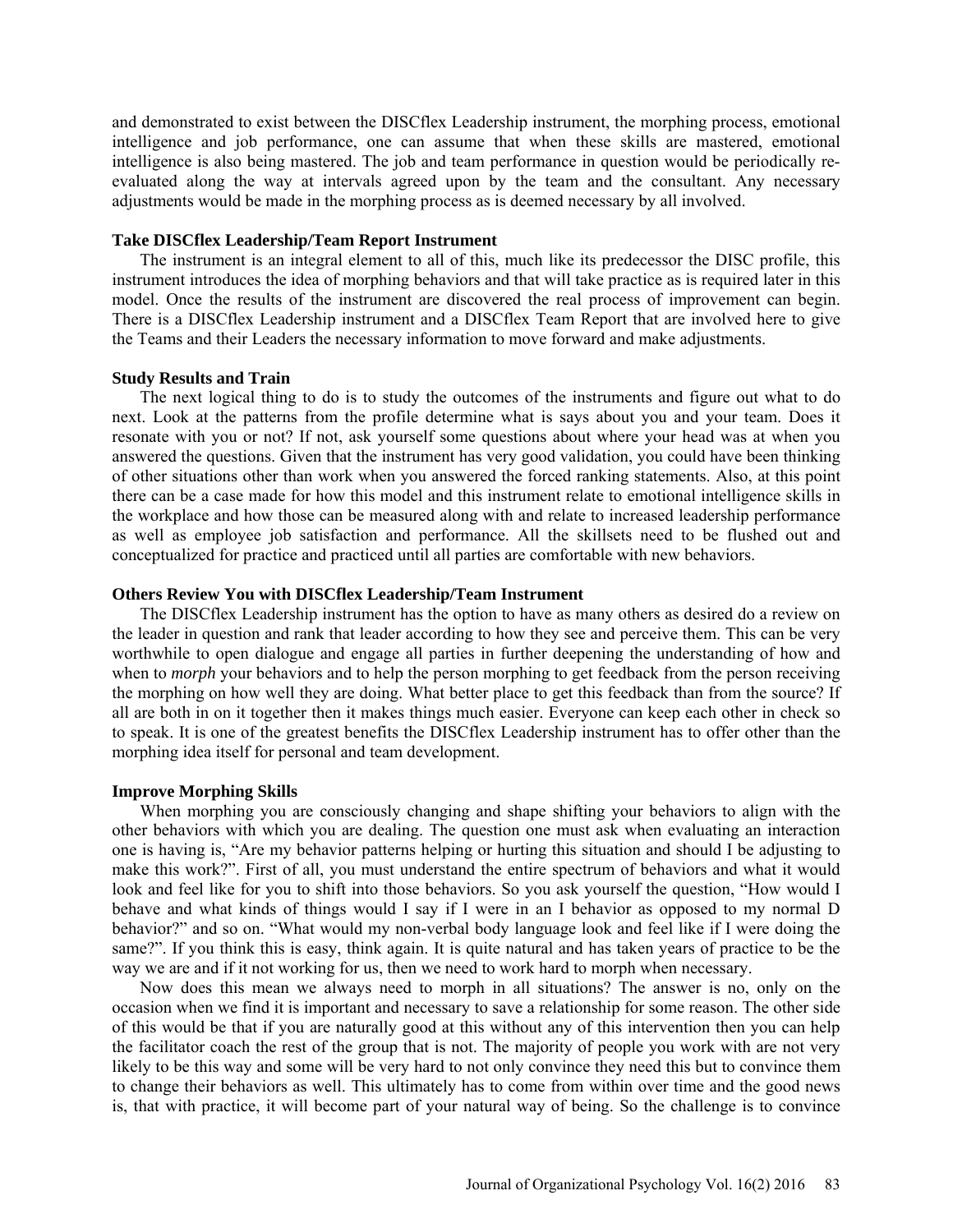people this is worth the time and effort to engage in and make it happen for them and the organization they are involved in.

#### **Continuous Morphing with All Involved Back and Forth**

In alignment with the above statement all involved are morphing with each other and therefore, all work together to help each other get it right. If the people closest to each other know each other's profiles and meet to discuss these areas they need to work on and have been trained on over time they will refine these skills and become quite good at working with each other which will spill over into better work relationships, higher job satisfaction and better job performance as has been demonstrated to be empirically proven by scientific study above in this paper. There is a strong correlation linking all of this together. Once all people who have done this long enough over time and know what it takes to get this done can then repeat it with others wherever they go for the rest of their adult lives. This not only can work in the workplace but in personal lives as well. Who can argue with that?

### **Taking DISCflex Leadership Instrument/Team Reports + Application of Morphing = EI & LTP Continuously Monitor EI/LTP™**

We come back to the items of importance for executives that sponsor these activities. As anyone who has been involved with any change project involving people knows, it takes time and long term investment. It also takes top down role modeling and the belief that this is the right thing to do with words and actions. It will take baseline measurement and re-measurement of the leadership and team performance and if all the research is correct as has been presented in this paper/case, the results should most certainly be positive in the short term and more so over time. This also has a trickledown effect on the employees which can also be seen with measurements. There is also an associated Workforce Environmental Enrichment Model (WEEM)™ Model for the workforce along the same lines using the DISCflex and Team Report instruments.

### **Move to New Areas/Teams as Needed**

Typically, areas most in need are used as areas where pilot studies are run. In organizations that matter, industrial organizational research such as this is always conducted. Once the leadership is convinced that the pilot is working, it is taken to the next logical place that needs the model and so on until the whole organization changes and morphs if you will and the bottom line improves. This will also spill over into improved customer service as a satisfied employee will give good customer service as well but that is the topic of another paper.

#### **The Vision**

The vision that would accompany this model would follow. To partner with passionate leaders that desire to have the insight around and practice what it takes to bring people together to achieve the most that can be achieved with any given group of people or team in any given situation for any worthwhile purpose.

### **CONCLUSION**

In conclusion, there is an absolute correlation between the DISCflex instrument and the earlier version of the DISC profile which has been validated and proven reliable for more than 50 years. All of this stems from work done by the early Greeks going back to Hippocrates dating back to 400 B.C. Given that history and credibility, there is something brewing here that is significant. The significance is further carried forth in this paper tying the DISCflex to the realm of emotional intelligence which came about almost 50 years ago with such thought leaders as Richard Boyatzis who began his career as a Cognitive Psychologist and ended up working with greats like Edward Schein and Erik Erickson studying areas like competencies and how do people change. Boyatzis in the 1967 he wrote the book entitled "How do People Change?" started the movement toward a massive inquiry into emotional intelligence. Many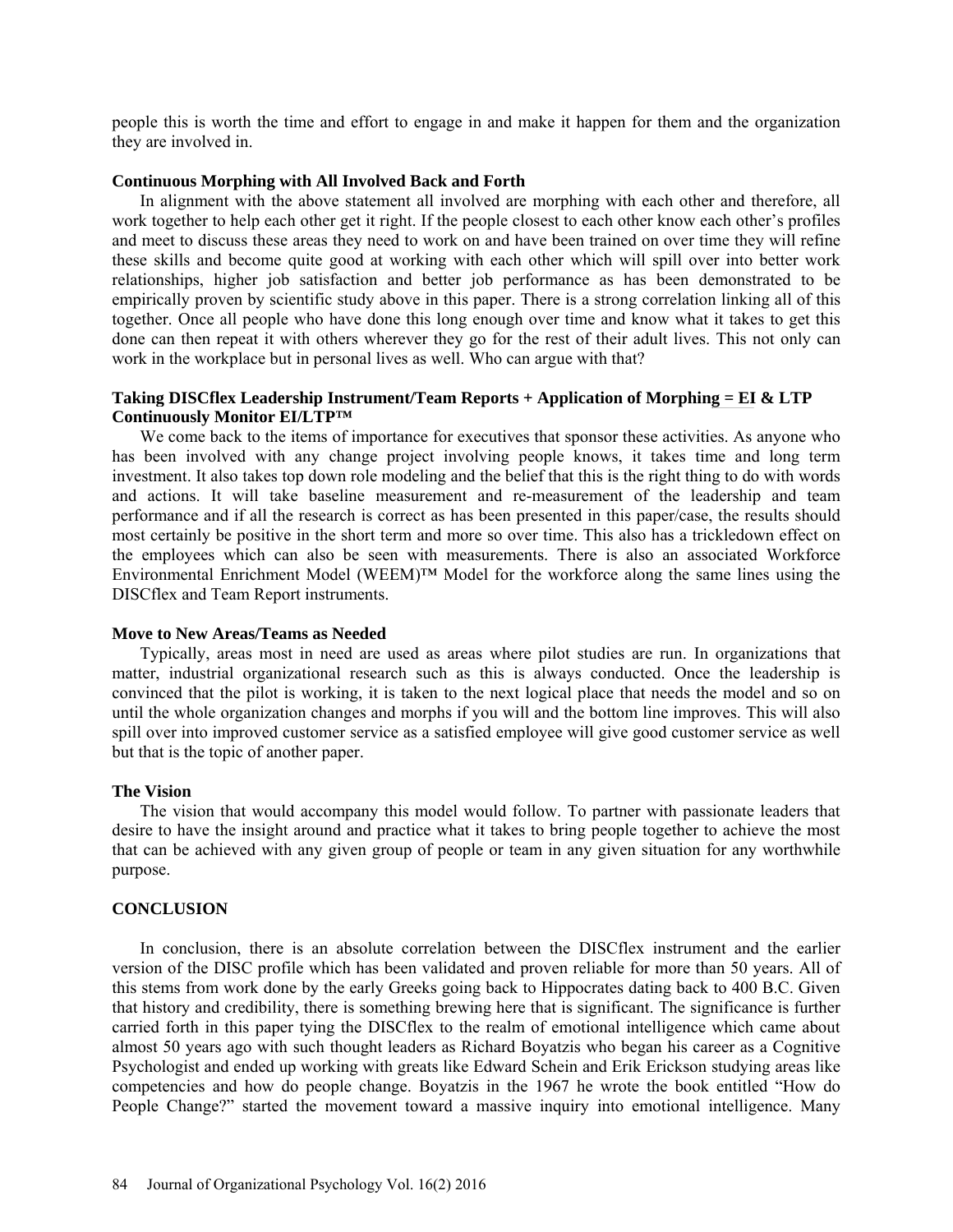empirical studies (cited and referenced here) have been done showing the relationship between successful leadership and the use of emotional intelligence skills which leads to one's performance. Lastly, in this work, there is empirical evidence of a significant relationship between emotional intelligence and job satisfaction and performance. Hence, one can logically draw the conclusion that if DISCflex develops emotional intelligence then it also leads one to a place of higher job satisfaction and job performance. "When dealing with people, let us remember we are not dealing with creatures of logic. We are dealing with creatures of emotion, creatures bristling with prejudices and motivated by pride and vanity." — Dale [Carnegie,](https://www.goodreads.com/author/show/3317.Dale_Carnegie) [How to Win Friends and Influence People](https://www.goodreads.com/work/quotes/2370171) retrieved 8-26-16 from, [https://www.good](https://www.good/)

**FIGURE 1 THE DLTPM MODEL AND EQUATION™ Taking DISCflex Leadership Instrument/Team Reports + Application of Morphing = EI & LTP™ Collect Baseline Data on Leadership Performance Current State Take DISCflex**  ship/Te **Report instruments Study Results and Train Others Re You with DISCflex™ Leadership/Team Report Instruments Improve Morphing Skills Continuous Morphing with All Involved Back and Forth Continuously Monitor EI/LTP Move to New Areas/Teams as Needed**

(Forsyth, 2016)

reads.com/author/quotes/3317.Dale\_Carnegie

### **REFERENCES**

- Akers, M. and Porter, G. (n.d.), *What is Emotional Intelligence (EI)?* Retrieved on (8/3/16):http://psychcentral.com/lib/what-is-emotional-intelligence-EI/
- Ashkanasy, N. M., & Daus, C. S. (2002). Emotion in the workplace: The new challenge for managers. Academy of Management Executive, 16, 76-86.
- Ashkanasy, N. M., & Daus, C. S. (2005). Rumors of the death of emotional intelligence in organizational behavior are vastly exaggerated. Journal of Organizational Behavior, 26, 441-452.
- Bar-On, R. (2004). The Bar-On Emotional Quotient Inventory (EI-i): Rationale, description, and summary of psychometric properties. In G. Geher (Ed.), Measuring emotional intelligence: Common ground and controversy (pp. 111-142). Hauppauge, NY: Nova Science.
- Bar-On, R. (2005). The Bar-On model of emotional-social intelligence. Psicothema, 17.
- Bar-On, R. (2006). The Bar-On model of emotional-social intelligence (ESI). Psicothema, 18(Suppl.), 13- 25.
- Boyatzis, R. E., & Sala, F. (2004). Assessing emotional intelligence competencies. In G. Byrne, J. C., Dominick, P. G., Smither, J. W., & Reilly, R. R. (2007). Examination of the discriminant, convergent, and criterion-related validity of self-ratings on the emotional competence inventory. International Journal of Selection and Assessment, 15, 341-353.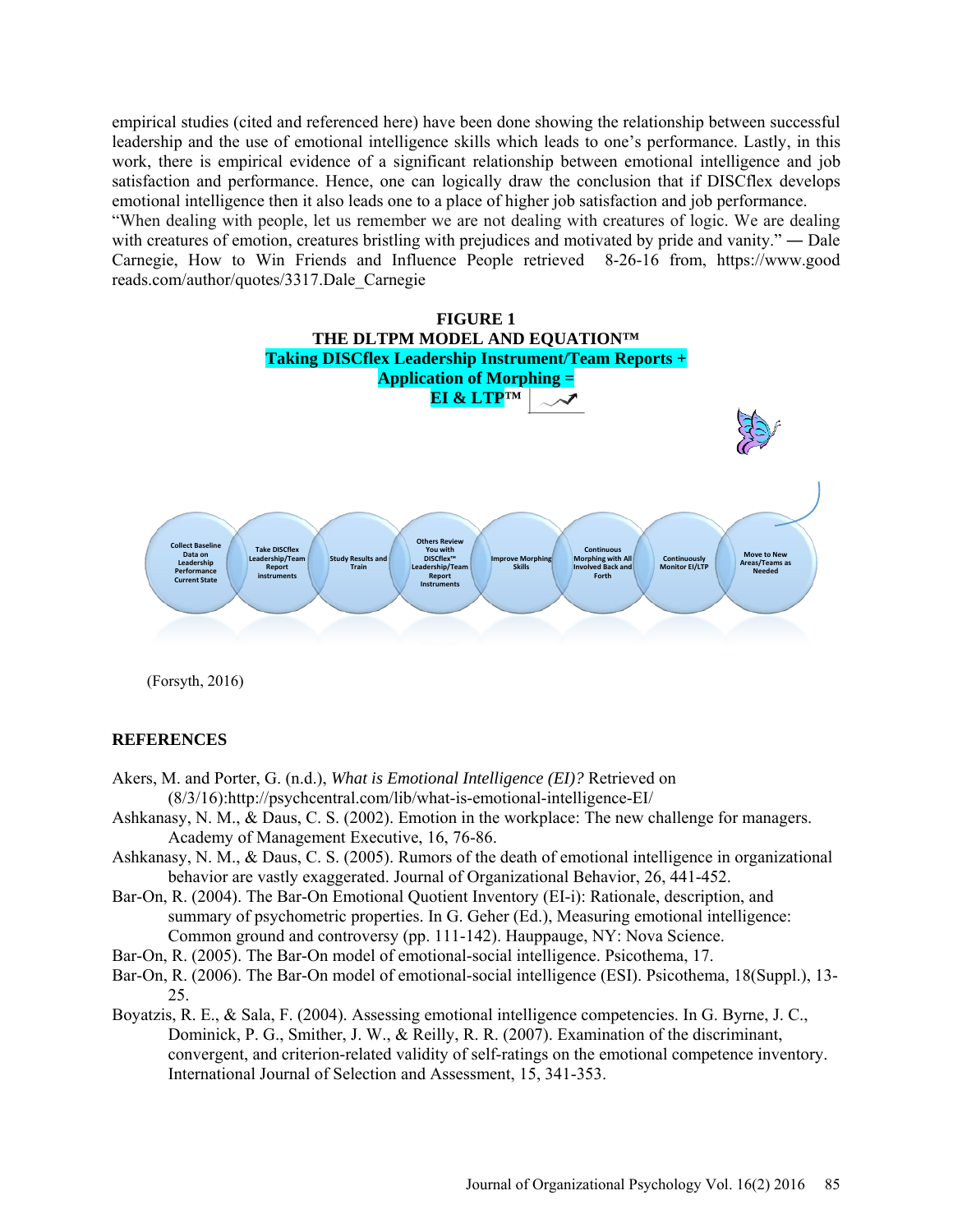- Calloway, J., & Awadzi, W. (2008). Leadership and organizational success: An examination of the trait, skills, and transformational approaches. Consortium Journal of Hospitality & Tourism, 13, 13-23. Retrieved November 16, 2008, from Hospitality & Tourism Complete database.
- Caruso, D., Mayer, J. D., & Salovey, P. (2001). Emotional intelligence and emotional leadership. In R. E. Riggio, S. E. Murphy, & F. J. Pirozzolo (Eds.), Multiple intelligences and leadership. Mahwah, NJ: Erlbaum.
- Caruso, D. R., & Salovey, P. (2004). The emotionally intelligent manager: How to develop and use the four key emotional skills of leadership. San Francisco: Jossey-Bass.
- Ciarrochi, J. V., Chan, A. Y. C., & Caputi, P. (2000). A critical evaluation of the emotional intelligence construct. Personality and Individual Differences, 28, 539-561.
- Ciarrochi, J., & Scott, G. (2006). The link between emotional competence and well being: A longitudinal study. British Journal of Guidance and Counselling, 34, 231-243.
- Davis, H. and Klassen, P. (2012), DISCflex Technical Report, Indaba Global.
- Donohoe, J., & Greene, D. (2009). Social relationships mediate the relation between emotional intelligence and meaning in life. Psi Chi Journal of Undergraduate Research, 14(2), 59-64.
- Fineman, S. (2005). Appreciating emotion at work: Paradigm tensions. International Journal of Work Organisation and Emotion, 1, 4-19.
- Fineman, S. (2006). Commodifying the emotionally intelligent. In S. Fineman (Ed.), Emotion in organizations (pp. 101-114). Thousand Oaks, CA: Sage. Fryer, A. (2016), DISCflex Technical Report, Indaba Global.
- Gardner, H. (1983). Multiple intelligences: The theory in practice. New York: Basic Books.
- Geier, J. G. (1977). The Personal Profile System. Minneapolis, MN: Performax Systems, International.
- Goleman, D. (1995). Emotional intelligence. New York: Bantam Books.
- Goleman, D., & Boyatzis, R. (2008). Social intelligence and the biology of leadership. Harvard Business Review, 86(9), 74-81. Retrieved November 13, 2008, from Business Source Complete database.
- Goleman, D., Boyatzis, R., & McKee, A. (2009). Primal leadership. Leadership Excellence, 26(10), 9-10.
- Marston, W. (1928). The Emotions of Normal People. London: Harcourt, Brace & Co.
- Megowan, G. (2012). *A correlation study of emotional intelligence and behavioral style of biopharmaceutical industry district sales managers* (Order No. 3543538). Available from ABI/INFORM Collection. (1198356473). Retrieved from
	- http://search.proquest.com.proxy.cecybrary.com/docview/1198356473?accountid=144789
- Perkel, S. E. (2004). Primal leadership: Realizing the power of emotional intelligence (book). Consulting to Management, 15(3), 56-58.
- Shapiro, D. (2009). Why Repressing Emotions Is Bad for Business. Harvard Business Review, 87(11), 30. Retrieved December 27, 2009, from Business Source
- Shimazu, A., Shimazu, M., & Odahara, T. (2004). Job control and social support as coping resources in job satisfaction. Psychological Reports, 94(2), 449-456.
- Shooshtarian, Z., Ameli, F., & Aminilari, M. (2013). The effect of labor's emotional intelligence on their job satisfaction, job performance and commitment. *Iranian Journal of Management Studies, 6*(1), 29-45A. Retrieved from

<http://search.proquest.com.proxy.cecybrary.com/docview/1400455717?accountid=144789>

- Stevens, W. (2010). *Using emotional intelligence as a leadership strategy to make good leaders great*  (Order No. 3569338). Available from ABI/INFORM Collection. (1353613809). Retrieved from <http://search.proquest.com.proxy.cecybrary.com/docview/1353613809?accountid=144789>
- Smith, B. P. (2004, June). The Rise of Civilization and the Evolution of Personality. Retrieved March 30, 2012, from Personality Research: www.personalityresearch.org/papers/smith.html
- Wheeler, J. V., & Hall, R. (2003). Understanding emotional intelligence: A conversation with Richard Boyatzis. *Organization Development Journal, 21*(4), 65-72. Retrieved from http://search.proquest.com.proxy.cecybrary.com/docview/197991049?accountid=144789
- Wong, C. S., & Law, K. S. (2002). The effects of leader and follower emotional intelligence on performance and attitude: An exploratory study. The Leadership Quarterly, 13, 243-274.